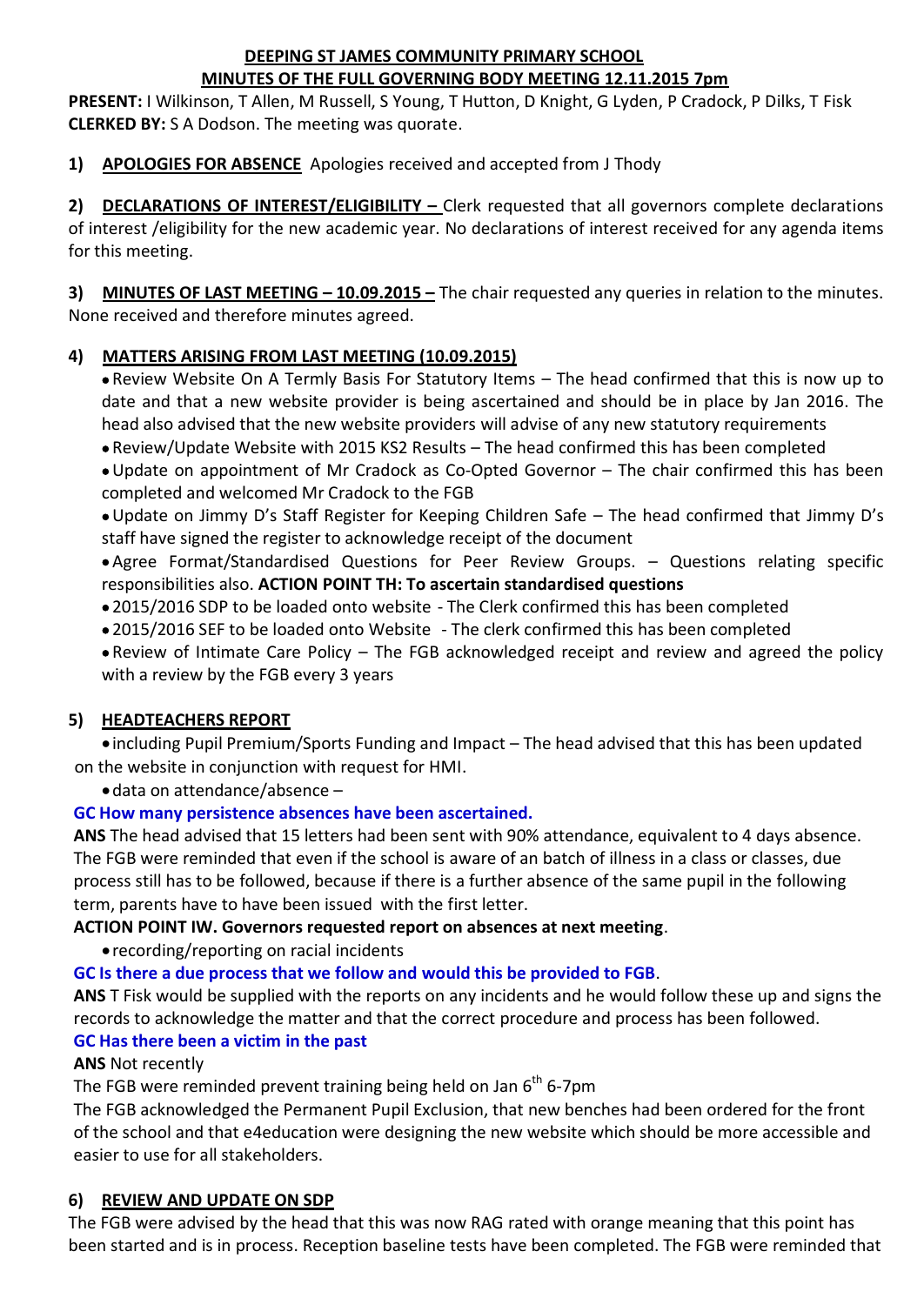all schools have to do a baseline assessment in EYFS in 2016 and therefore we are ahead of the game. And that the twilight training session on FGM and radicalisation has been completed.

**ACTION POINT: ALL Govs need to review SDP, action and update their respective areas as necessary and send to M Russell to co-ordinate the latest version.**

#### **7) REVIEW SEF** –

The head advised that this is a has been updated with the current 2015 data and priorities

**8) REVIEW ANNUAL SAFEGUARDING REPORT** – Defer to next meeting

**9) REVIEW POST OFSTED/HMI ACTION PLAN** – The FGB acknowledged that this is all included in the SDP for 2015/2016 and therefore reviewed in that regard. The head advised that the policy for promoting British values had been supplied for review as this was now considered statutory. Policy acknowledged as received, reviewed and agreed with a review date of 01.09.2016 and thereafter annually by the FGB.

**10) REVIEW OF PROGRESS/UPDATE ON GOVERNORS ACTION PLAN** – The FGB acknowledged that this was complete other than the peer self-reviews which are scheduled to be undertaken.

## **11) REPORT FROM FINANCE, PERSONNEL AND PREMISES COMMITTEE**

Terms of Reference for Ratification/Agreement – Defer to next meeting

**GC Are we going to log a claim for compensation** due to the issues with Agresso

**ANS** The head advised that when the whole system is up and running correctly and a post mortem has been undertaken as to what caused the issues a flat rate of compensation will then be applied across all schools affected.

## **GC Have we had any potential meeting with bursars etc**.

**ANS** Head advised that schools in cluster are not going as a group as unsure about leaving in April as the details that we could provide to any new provider are incorrect and cannot be verified as accurate. M Russell advised that potential providers are to be ascertained and that there is a further bursars meeting in the very near future and the bursars are working together to resolve issues. The FGB were advised that Serco have replaced their operations manager and that County have appointed recovery board.

## **12) POLICES REVIEW**

 **Admissions Policy** – The head advised that this is issued under consultation with LCC. The head advised that this is not a policy more a procedure about ensuring school gets funds.

## **GC On the oversubscription criteria is point C applicable**

**ANS** Discussion ensued and agreed to remove this criterion as not a church school.

**Child Protection Policy/Procedure** – Clerk advised of policy from LCC and to supply to head for review

 **Health & Safety Policy** – Discussion ensued as to whether this policy should be reviewed in accordance with procedures etc. for bad weather and ice on grounds of school premises. Suggestion received that this should record that at 7am a decision was required on arrival as to whether salt/grit is necessary with a secondary decision/review at 7.45am. Discussion then ensued with regard to the start time for Jimmy D's and therefore whether these walkways should be assessed and actioned, if required, in the first instance. **GC Do we have a duty of care to staff to do the car park.**

**ANS** Agreed that the ramp up to the doorway and a walkway should be considered.

## **ACTION POINT: DEFER POLICY TO TF/IW FOR REVIEW**

- **Teachers Pay Policy** annual review threshold teachers and expectations need to be updated. Defer to Finance and Personnel Committee.
- **Home School Agreements** Acknowledged as received and agreed.

**ACTION POINT Clerk to supply alternative templates for review by head**

## **13) UPDATE ON JIMMY D's**

The FGB were advised that the move to upstairs has now been undertaken and this has afforded them extra space but that there is an n issue with the doors and release system, but that the main issues are the actual doors as they do not close unless you pull them.

## **GC Are we sure that a fire escape is not required**